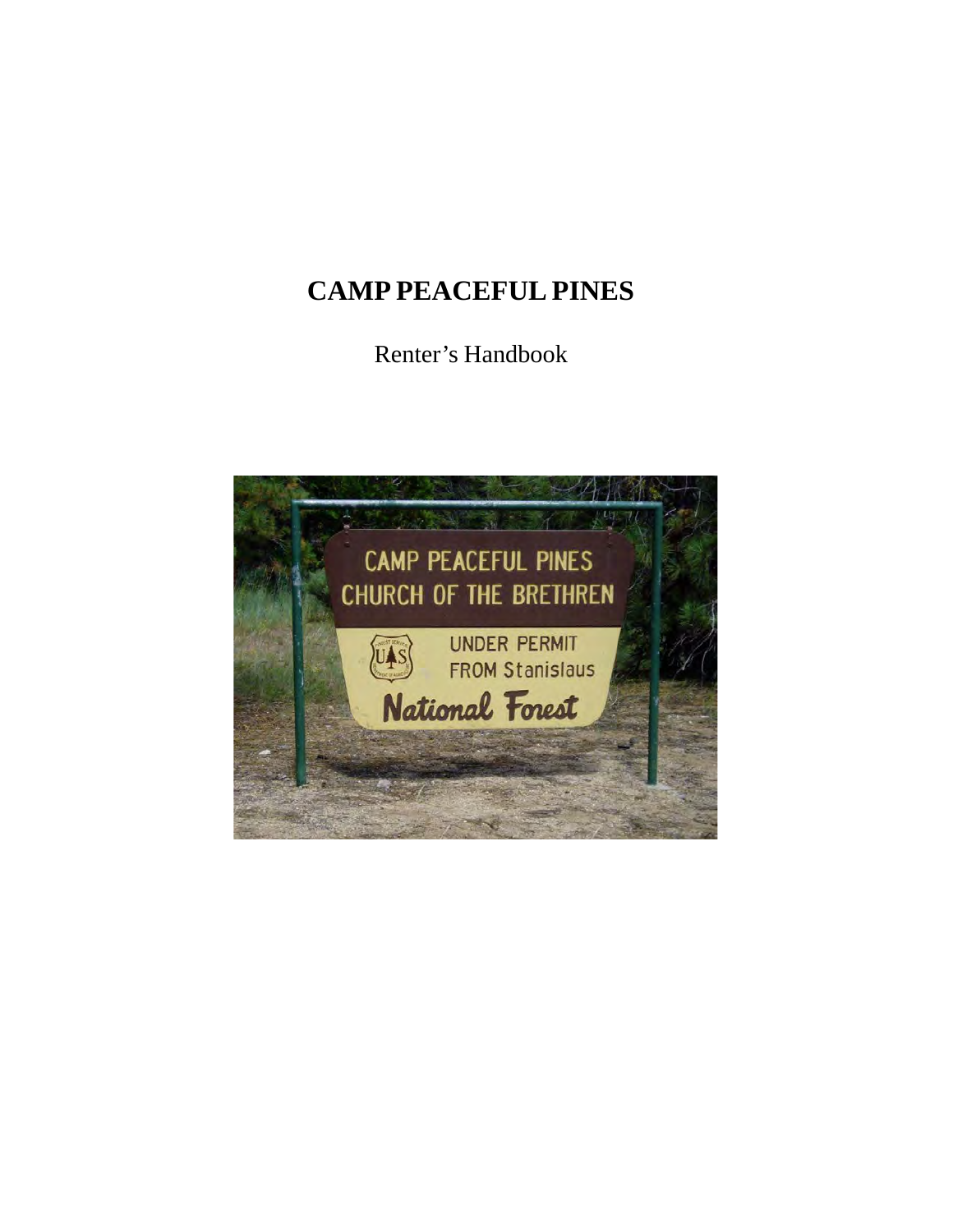## Greetings,

We want to take this opportunity to welcome you to Camp Peaceful Pines. This handbook is your guide to follow when you use the camp. We ask that you read it carefully and note areas that require special attention.

The Camp Superintendent serves as your point of contact with whom you will communicate while you are at camp. The Superintendent is ready to assist you with any special needs and concerns in keeping with the guidelines provided in this handbook.

Camp Peaceful Pines Board of Directors must comply with the US Forestry Service non-discrimination policy statement as delineated by the U.S. Department of Agriculture:

" **The USDA prohibits discrimination in all its programs and activities on the basis of race, color, national origin, age, disability, and where applicable, sex, marital status, familial status, parental status, religion, or sexual orientation."**

As you enjoy the beauty of the forest we remind you to be good environmental stewards of the camp and surrounding areas.

We wish you restfulness, peace and fellowship as you use the camp.

~ Board of Directors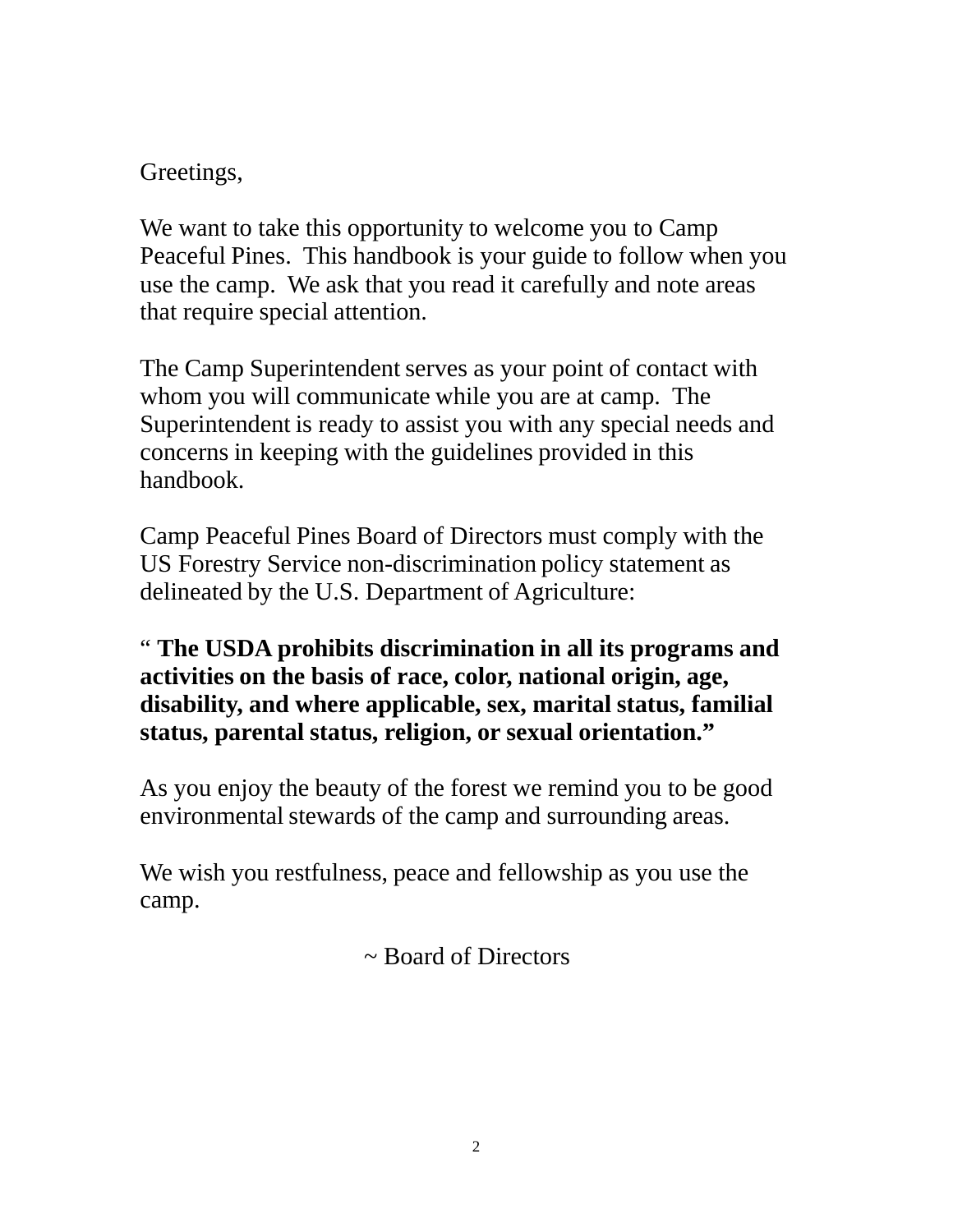#### CAMP PEACEFUL PINES:

Is governed by a Board of Directors composed of individuals from Church of the Brethren congregations from Bakersfield to the Oregon border and non-Brethren individuals who attend the camp.

Is affiliated with the Pacific Southwest District of the Church of the Brethren.

Operates under a special use permit issued by the Stanislaus National Forest Service, US Forest Service, US Department of Agriculture.

Is located 55 miles east of Sonora on the north side of Clark Fork Road, about 6.8 miles off of Highway 108. *See map next page.*

Is at an elevation of 6200 to 6400 feet.

Has a seating capacity of 185 persons in the dining hall.

Has nine wood cabins, four wood frame cabins with canvas covers as roofs, and one accessible cabin for physically handicapped persons. Another ADA cabin is under construction.

Has two campfire areas. One is smaller with log benches located near the creek. The other is a large recessed amphitheater with terraced areas for folding chairs. This area also has a labyrinth marked off with stones. It is located southeast of the dining hall.

Has a summer daytime temperature range (June – September) of  $55^{\circ}$  to  $90^{\circ}$ Fahrenheit and nighttime temperature range from 28° to 45° Fahrenheit. An occasional snow shower may occur during early June. Thunderstorms occur late June through October.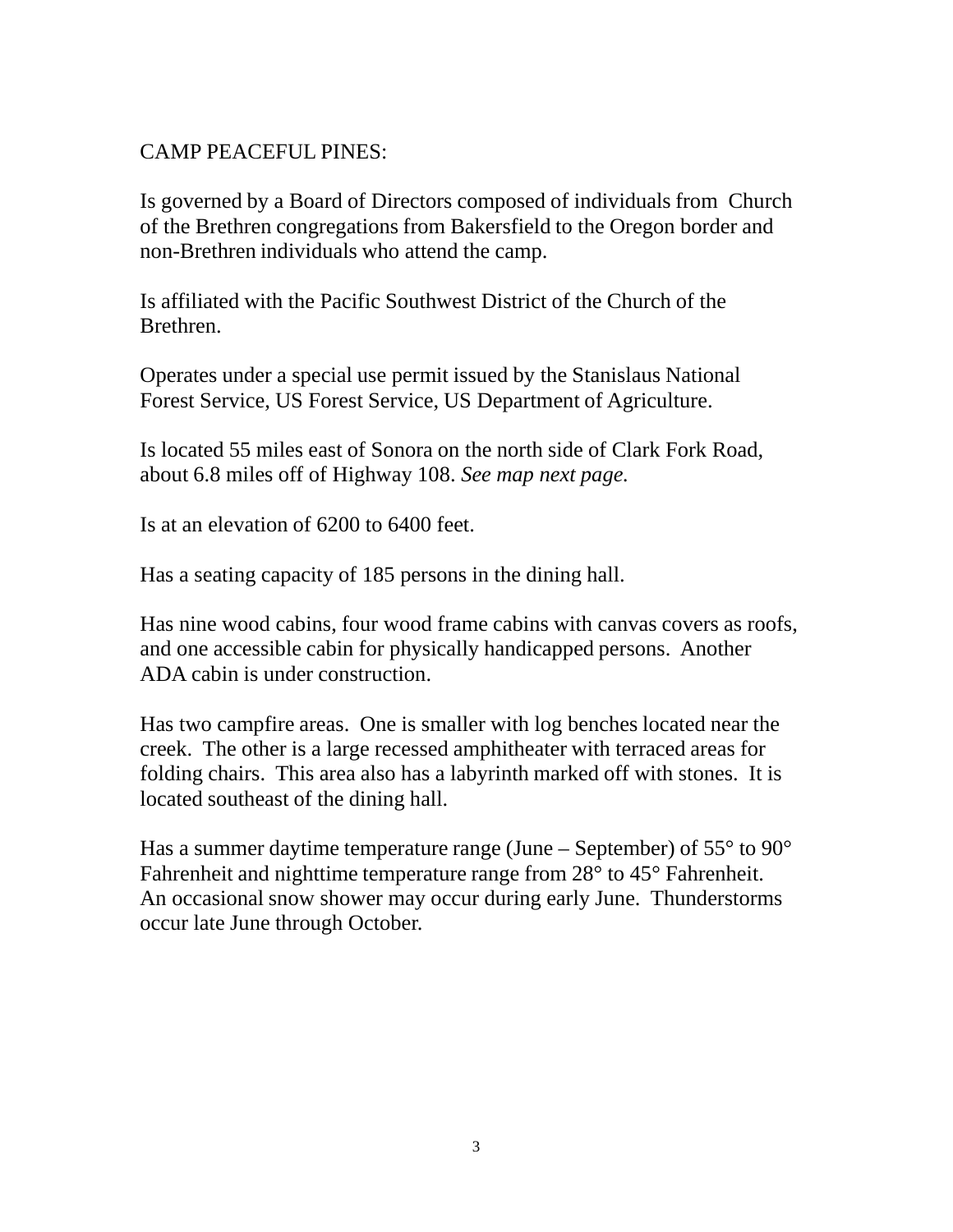

Iceberg Meadow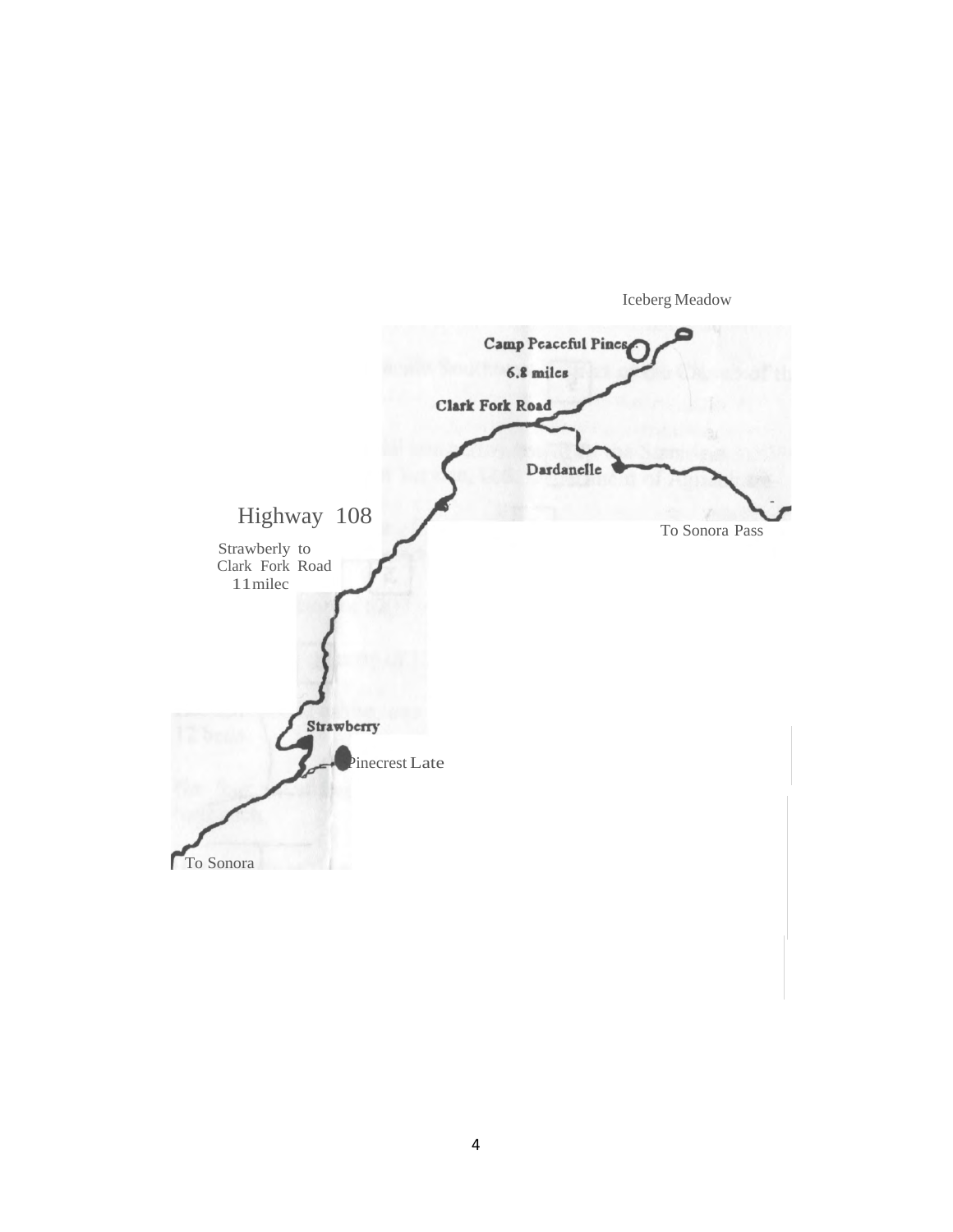#### LESSEE RESPONSIBILITIES

Lessee must:

- 1. Provide health and accident insurance for their campers and staff.
- 2. Provide a copy of an up to date Certificate of Liability Insurance along with the signed Camp Peaceful Pines Rental contract.
- 3. Provide a nurse certified in advanced first aid and "CPR for health care workers". We recommend that a doctor, nurse or EMT/paramedic licensed in advanced cardiac life support be present.
- 4. Provide their own supplies:
	- a. Food and beverages, including seasonings, coffee and tea
	- b. Paper napkins, zip lock bags, plastic wrap, etc.
	- c. Some recreational equipment is provided. If you want high quality equipment please bring your own.
- 5. Clean kitchen and dining hall:
	- a. Stove burners, grill, ovens, sinks, and counter tops
	- b. Wash pots, pans and kitchen utensils in the kitchen sinks
	- c. Mop kitchen floor daily
	- d. Wash dishes and silverware after every meal in porch area See "Dish Washing Procedure" sign posted on door of dishwashing area. Superintendent will explain sanitizing procedure.
	- e. Dining hall: wipe off tables and benches after each meal, clean beverage areas, sweep floors daily using sweeping compound, mop floor as needed.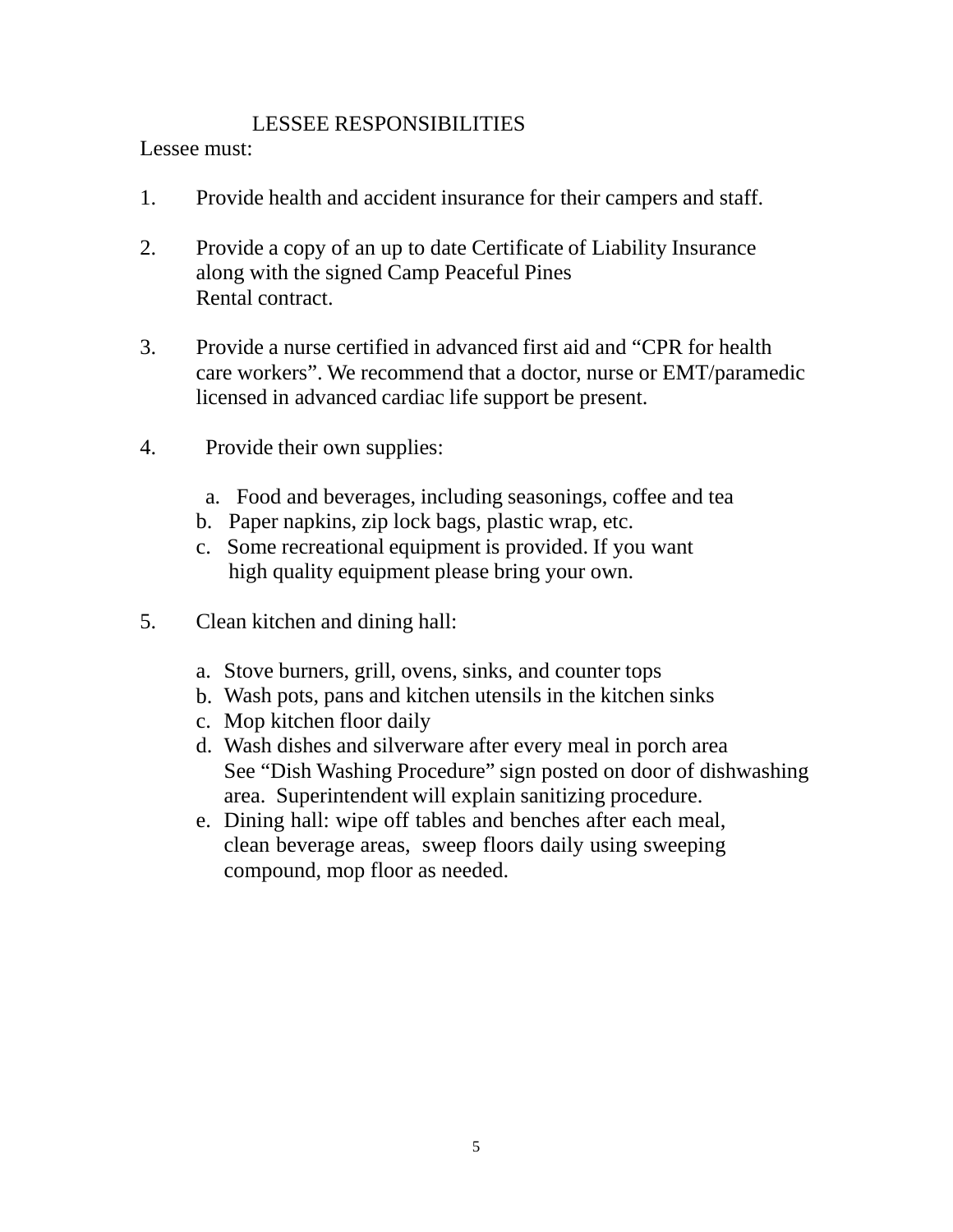**Prior to departure:** clean refrigerators, freezers, walk-in refrigerator, all kitchen utensils, dishware, floors, tables and benches. Leave all areas in the condition in which you would like to find them upon your arrival.

- 6. Restrooms and showers should be cleaned and sanitized each day. The Superintendent will prepare cleaning solutions and brushes. Cleaning directions are posted in the restrooms.
- 7. Environmental Stewardship:
	- a. Limit use of paper products
	- b. Avoid Styrofoam usage
	- c. Collapse cardboard boxes
	- d. Crush cans, plastic bottles (if possible take home for recycling)
	- e. Use CRV recycle containers located on side of dining hall
	- f. Use trash cans located throughout camp
	- g. Leftover/excess food: take home or donate to food kitchen charity organizations (freeze, if appropriate, prior to leaving).
	- h. Respect and care for the forest environment

### REDUCE, REUSE, RECYCLE

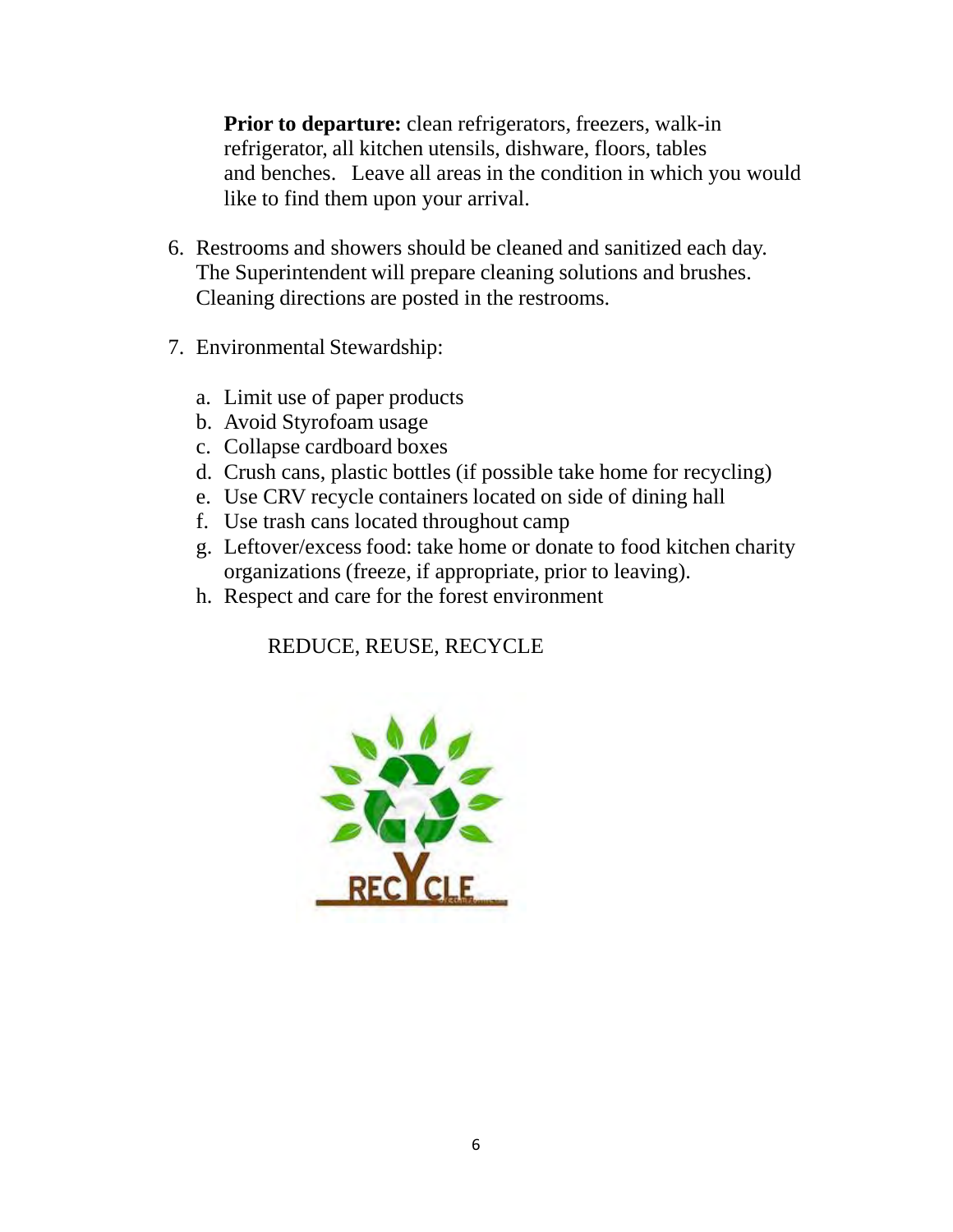

### Camp Map

### **Cabin Accommodations**

#### **Located on West side of creek:**

- Three RV electrical hookups
- Cabin #1: 4 rooms,  $A \& B 6$  beds each,  $C \& D 4$  beds each
- Cabin #3
	- $\circ$  A Nurse's cabin w/bathroom 4 beds,
	- o B Director's cabin w/double bed & bathroom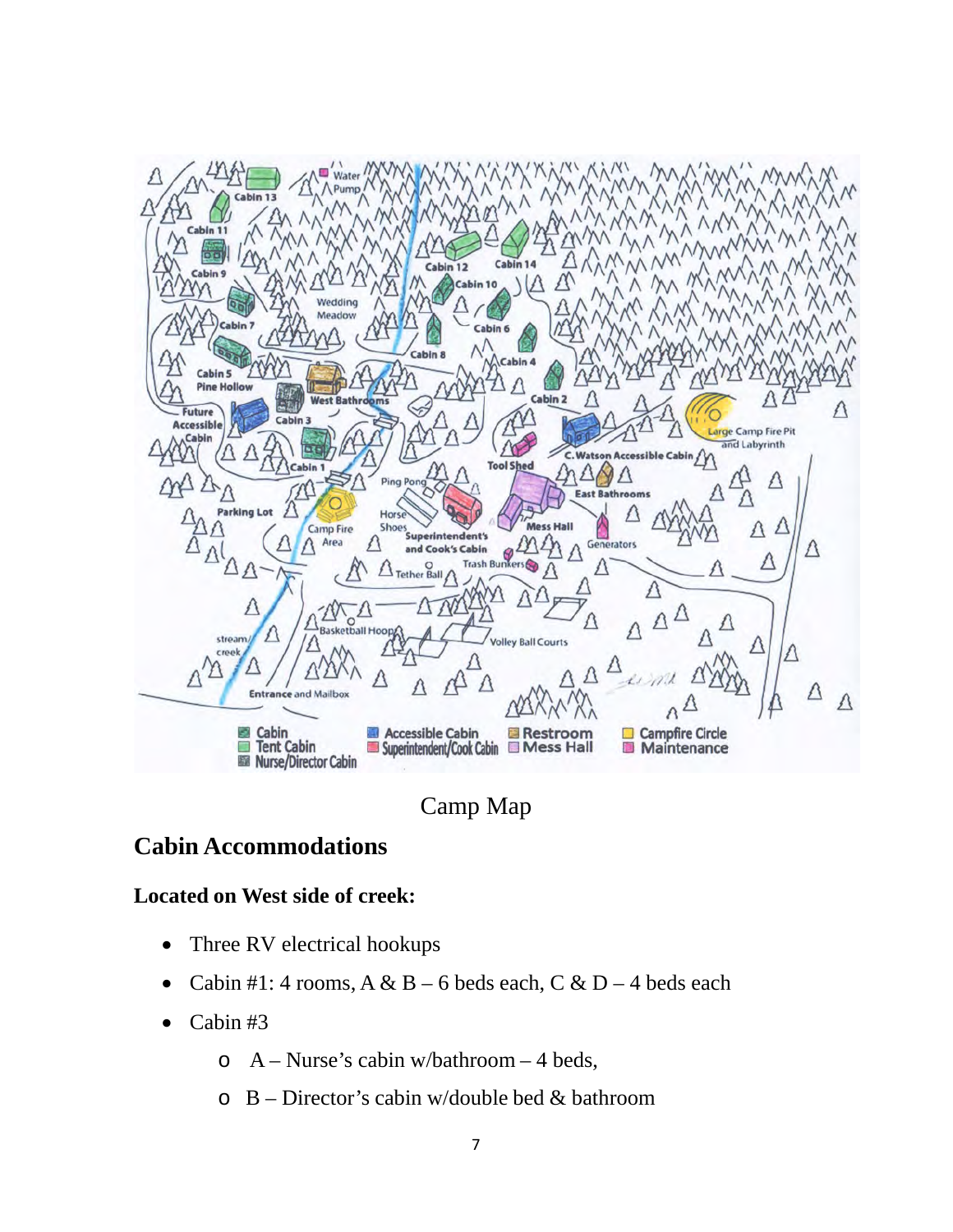- Cabin #5: 2 rooms,  $A & B 10$  beds each
- Cabin #7: 4 rooms, A, B, C, D 6 beds each
- Cabin #9: 4 rooms, A, B, C, D 6 beds each
- Cabin #11: canvas roof, 1 room  $-14$  beds
- Cabin #13: canvas roof, 1 room  $-14$  beds

#### **Located on East side of creek:**

- Cabin #2: 1 room  $-12$  beds
- Cabin #4: 1 room  $-10$  beds
- Cabin #6: 1 room  $-12$  beds
- Cabin #8: 1 room  $-12$  beds
- Cabin #10: 1 room  $-12$  beds
- Cabin #12: canvas roof, 1 room  $-14$  beds
- Cabin #14: canvas roof, 1 room  $-14$  beds
- C. Watson Accessible cabin 10 beds

*Please see camp map on previous page for cabin locations*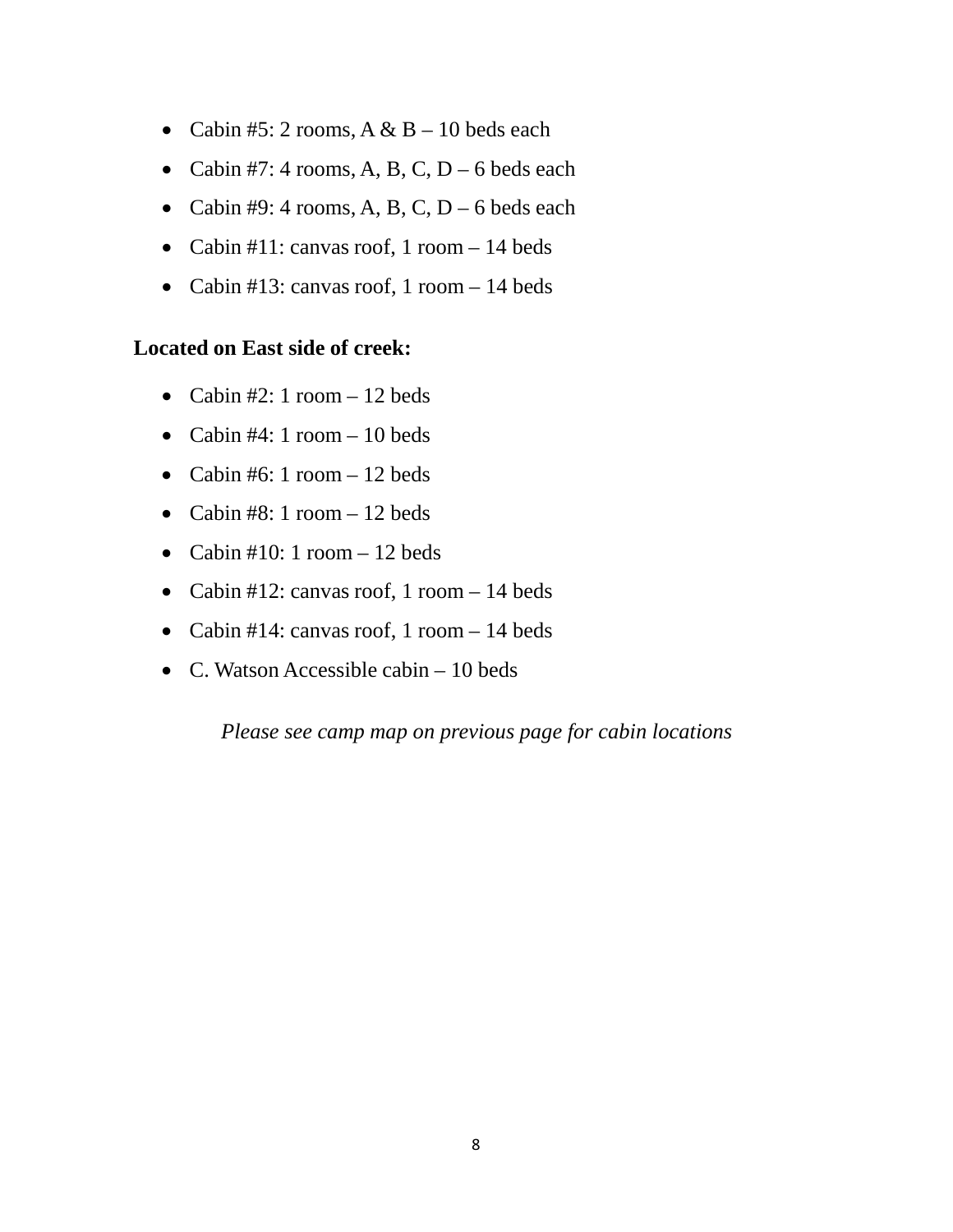### CAMPER RESPONSIBILITIES

Campers must provide their own:

- 1. Sleeping bag or bedding, pillow.
- 2. Sufficient clothing for length of stay. (Washer & dryer available in west bathroom laundry room. Bring laundry soap)
- 3. Appropriate clothing for variable weather conditions.
- 4. Personal hygiene items (soap, shampoo, towels, wash cloths, tooth paste, etc.)
- 5. Flashlight, sunscreen, hat, sturdy shoes, jacket, insect repellent.

NOTE: **Having food items in the cabins is prohibited to avoid attracting forest animals**. All food must be stored in the dining hall.



Campers must clean their cabins prior to departure:

- 1. Dust off mattresses.
- 2. Sweep floor, and brush cobwebs from walls and under beds.
- 3. Empty trash can in garbage cans near dining hall.
- 4. Check that you have removed all personal items.
- 5. Have the Camp Director, Counselor or Superintendent check the cabin.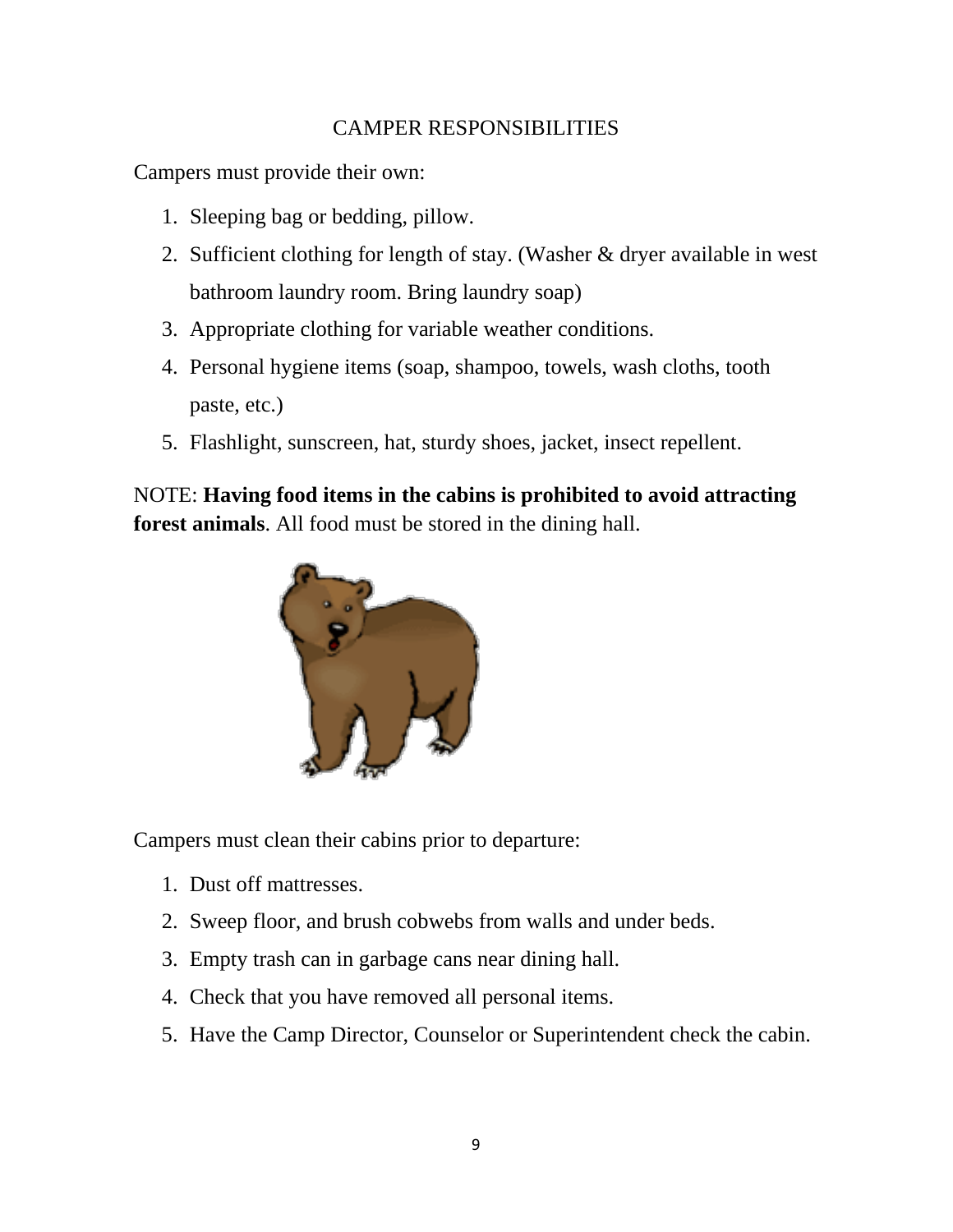#### CAMP RULES

- 1. Absolutely NO PETS will be allowed in camp.
- 2. Campers MAY NOT ride bicycles across bridges or in the vicinity of the dining hall and accessible cabins.
- 3. NO OPEN FLAME DEVICES (matches, lighters, candles) may be used in camp except in authorized areas.
- 4. NO SMOKING or ALCOHOL allowed on camp property.
- 5. Campfires will be set in authorized locations only. Campfires must be completely extinguished before the last person leaves the area.
- 6. Generators will be turned off in the afternoons following cleanup of lunch until late afternoon when dinner preparation starts, and from 10:00 pm until breakfast preparation starts.
- 7. The Superintendents shall be allowed to eat all meals with the campers.
- 8. Superintendents are off duty at 10:00 pm.
- 9. Forest Service regulations direct all activities to cease at 11:00 pm.
- 10.Supplies and frozen foods may not be delivered until the starting time specified in the contract. An earlier delivery time may be arranged through the Camp Board Vice chairperson, whose name appears on the contract.
- 11.Campers who cause malicious mischief, commit acts of vandalism to camp property, or cause injury to other campers through intentional acts may be asked to leave camp. Restitution may be requested for damage to property or on behalf of the injured parties.
- 12.Camp Directors need to be familiar with the provisions of this Handbook and the contract.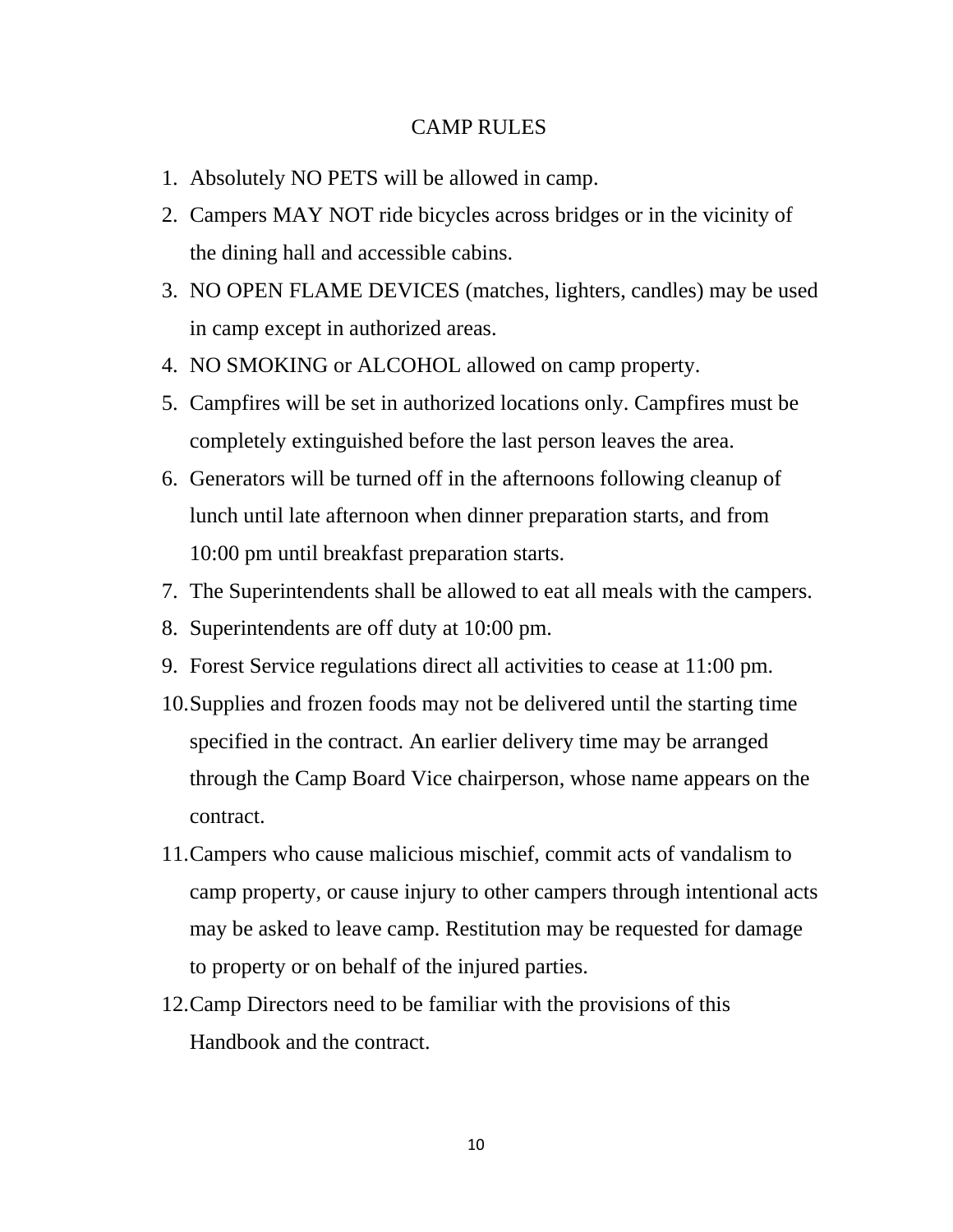#### Camp Recreational Facilities

- Three sand volleyball courts
- Two ping-pong tables
- Two horseshoe pits
- Tetherball
- Basketball hoop
- Surrounding Area Activities
- Hiking: A binder which describes locations, length and difficulty of trails is available upon request from the superintendent.
- Fishing: Across the road from the camp is the Clark Fork River which the Fish & Game department stocks.
- Pinecrest Lake is about 30 miles from the camp. Kayaks, paddle boats and pontoon boats are available to rent. Swimmingin the lake and hiking in the area are fun activities.